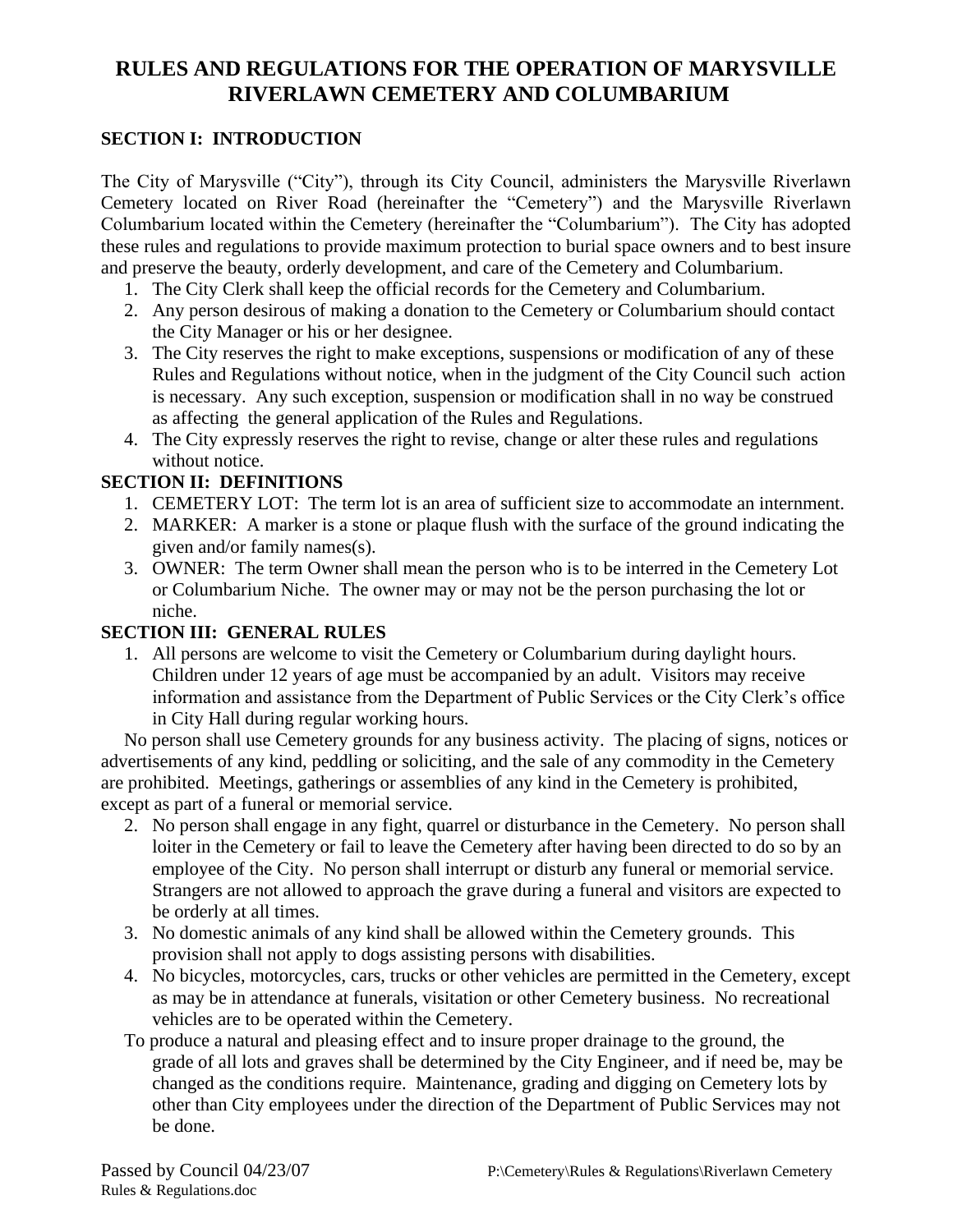5. The use of wooden rough boxes and concrete rough boxes is prohibited. All vaults must be sealed.

6. Flowers and Decorations shall be allowed on graves under the following circumstances only: At the time of burial and for a period of five (5) days thereafter, provided, no unsightly conditions results.

- A. For ten (10) days prior and ten (10) days following the **observed** Memorial Day.
- B. Winter wreaths on stands (no grave blankets) will be allowed for the period between November 1 and April 1.
- C. There shall be no planting of any flowers, shrubs, vines or trees in the Cemetery except by the City. No fences, railing or other obstructions may be erected on any lot.
- 7. Within 5 days following Memorial Day, the individual group or organization placing flags in the Cemetery shall remove the flags and store them off Cemetery property. If any flag is not removed within that time period, City staff may remove it. Any flag so removed shall be kept in a safe location at each Cemetery maintenance building. The individual, group or organization originally placing the flag may pick it up at the maintenance building. Within 1 week after July 5, all flags left on Cemetery grounds shall be collected by City staff and City staff shall return them to the group or organization responsible for original placement of the flags. No flags will be delivered to individuals.
- 8. Indigent burials are limited to City residents only and shall be paid at the rate set by the State of Michigan. Any charges for overtime or holidays as adopted by the Marysville City Council shall apply in full.
- 9. Any and all articles such as vases, flowers, markers and wreaths that are not flush with the ground will be removed by Cemetery attendants, except as permitted herein. When articles are removed from a grave by Cemetery attendants, no responsibility for damage or for their return will be assumed by the City of Marysville.
- Any person causing damage within the Cemetery shall be liable to the City for the cost of restoring the condition of the Cemetery.

SECTION IV: LOT PURCHASING AND TRANSFERS

- 1. Every Cemetery Lot is sold subject to these rules and regulations and any subsequent changes made by the City Council. All lots shall be sold on a perpetual care basis.
- 2. Upon purchase of a Cemetery Lot, the purchaser will be issued a Burial Rights Certificate for the Cemetery Lot. Each Burial Rights Certificate will identify the Purchaser and Owner (not necessarily the purchaser) of the Lot. No person other than the Owner may be buried on the Lot, except as may be provided herein. No person may be the Owner of more than one Cemetery Lot.
- The price of Cemetery Lots and opening and closing charges shall be adopted by the City Council and changed as deemed necessary. For purchase of lots, please contact the Department of Public Services or the City Clerk's office, during regular working hours.
- 3. Persons purchasing a Cemetery Lot at the resident rate must prove the Owner is a resident of the City of Marysville at the time of purchase.
- 4. The Owner of a Burial Rights Certificate for a Cemetery Lot may NOT transfer the Burial Rights Certificate to another person, except as provided herein. An Owner may request a transfer of a Burial Rights Certificate for a Cemetery Lot on forms to be provided by the City Clerk's office. All requests for transfer must identify the person to whom the Burial Rights Certificate is going to be transferred. The requests for transfer must be notarized and include payment of a \$25.00 transfer fee. (The amount of this fee will be reviewed annually by the City Council and may be adjusted through the City's Schedule of Fees.) Additionally, if the Lot was initially purchased at the resident rate and is being transferred to a non-resident, the request for transfer must include a fee equal to the difference between the resident and nonresident rates, then in effect.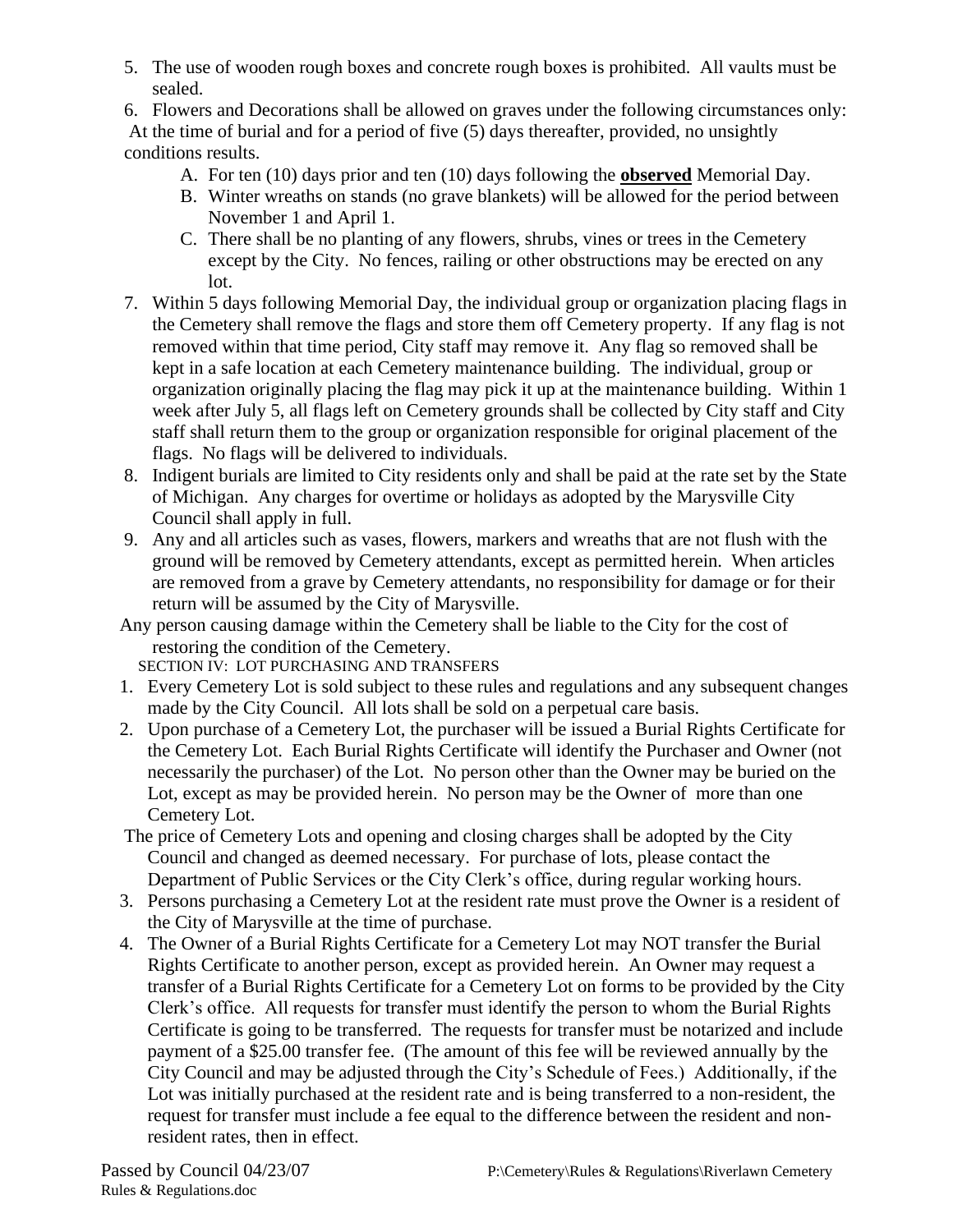- 5. In the case of a person wanting to trade a currently owned Cemetery Lot for a Columbarium Niche, the current price of the Lot will be applied toward the purchase of the niche. However, there will be no refund of monies paid.
- 6. When the Owner of a Cemetery Lot is a non-resident at the time the Lot was purchased, and later becomes a resident of the City; no refund of the price difference will be given.
- 7. The City reserves the right to repurchase any and all Burial Rights Certificate for a Cemetery Lot at the original purchase price.
- 8. Cemetery Lots purchased after the adoption of these rules will revert to the City if such have not been used within fifty (50) years of issuance of the Burial Rights Certificate. No such reversion shall occur, however, until the City has sent written notice to the Owner's last known address as set forth in the City records. SUCH NOTICE WILL BE SENT AT LEAST SIXTY DAYS PRIOR TO THE DATE OF REVERSION. IF THE OWNER OF THE LOT NOTIFIES THE CITY CLERK IN WRITING WITHIN SIXTY DAYS FROM THE CITY'S MAILING OF THE AFOREMENTIONED NOTICE THAT HE OR SHE STILL INTENDS TO USE THE BURIAL RIGHTS CERTIFICATE, THE REVERSION OF SUCH LOT WILL BE EXTENDED FOR ANOTHER FIFTY (50) YEAR PERIOD. IF THE CITY DOES NOT RECEIVE THIS WRITTEN NOTIFICATION, THE CEMETERY LOT SHALL REVERT BACK TO THE CITY. All Burial Rights Certificates for Cemetery Lots are issued subject to this right of reversion and the City's reservation of a perpetual right of ingress and egress over lots for the purpose of operation and maintenance.
- 9. Owners are responsible for notifying the City Clerk of any change in address.
- 10. Burial Rights Certificates for Cemetery Lots are exempt from property taxes and cannot be seized on execution. No mortgage or other encumbrance can be given on any burial right.
- 11. THERE SHALL BE NO DEFERRED PAYMENT PLAN FOR THE PURCHASE OF CEMETERY LOTS.

## **SECTION V: NICHE PURCHASING AND TRANSFER**

- 1. Every Columbarium niche is sold subject to these rules and regulations and any subsequent changes made by the City Council. All niches shall be sold on a perpetual care basis.
- 2. Upon purchase of a Columbarium niche, the purchaser will be issued a Burial Rights Certificate for the Cemetery Lot. Each Burial Rights Certificate will identify the Owner (not necessarily the purchaser) of the Niche. No person may be the Owner of more than one Columbarium niche.
- 3. The price of a Columbarium niche and opening and closing charges shall be adopted by the City Council and changed as deemed necessary. For purchase of niches, please contact the Department of Public Services or the City Clerk's office, during regular working hours.
- 4. Persons purchasing a Columbarium niche at the resident rate must prove the Owner is a resident of the City of Marysville at the time of purchase.
- The Owner of a Burial Rights Certificate for a Columbarium niche may NOT transfer the Burial Rights Certificate to another person, except as provided herein. An Owner may request a transfer of a Burial Rights Certificate for a Columbarium niche on forms to be provided by the City Clerk's office. All requests for transfer must identify the person to whom the Burial Rights Certificate is going to be transferred. The requests for transfer must be notarized and include payment of a \$25.00 transfer fee. (The amount of this fee will be reviewed annually by the City Council and may be adjusted through the City's Schedule of Fees.) Additionally, if the niche was initially purchased at the resident rate and is being transferred to a non-resident, the request for transfer must include a fee equal to the difference between the resident and non-resident rates, then in effect. However, once a niche is engraved, the Burial Rights Certificate for the niche may not be returned or re-sold to the City.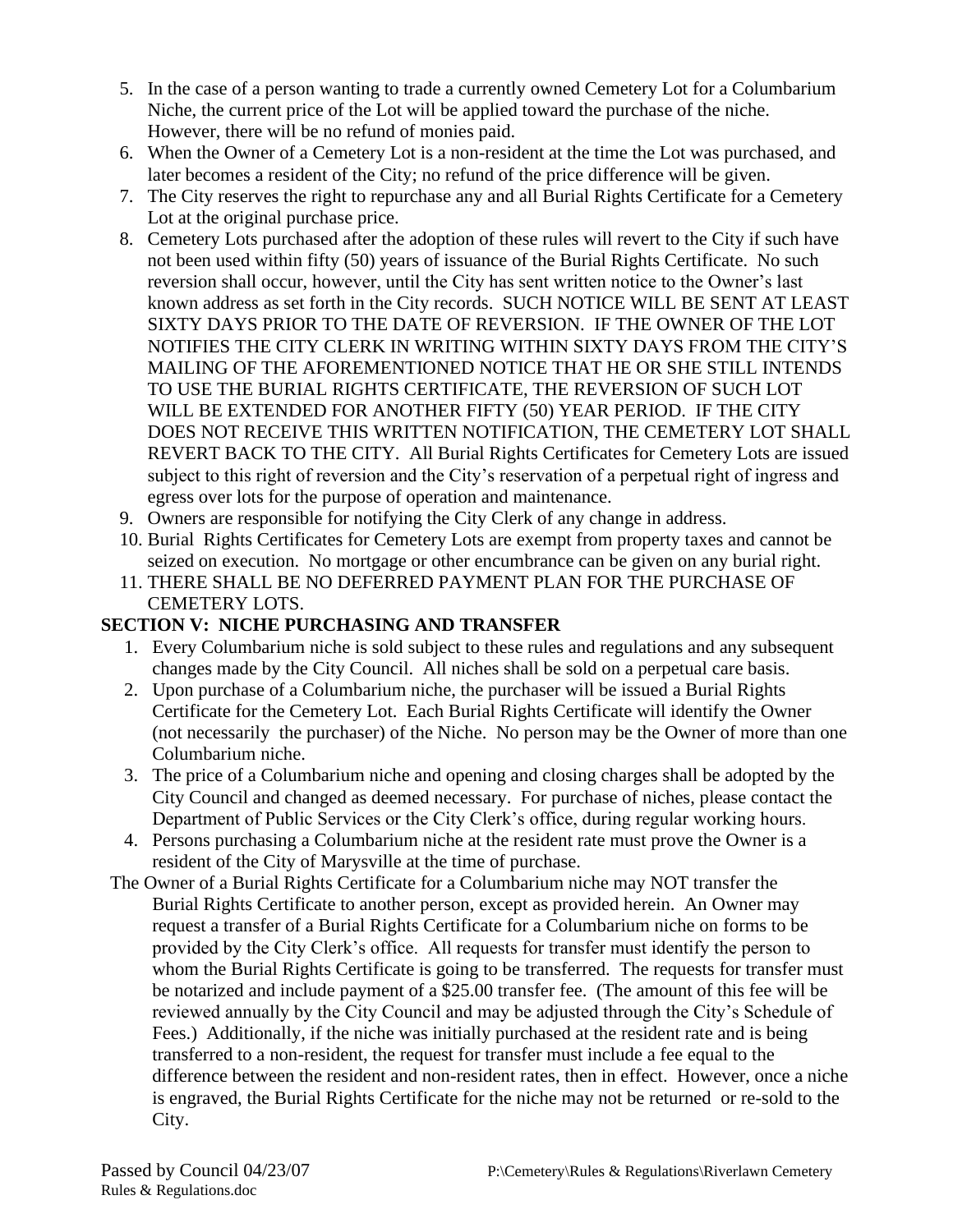The City reserves the right to repurchase any and all Burial Rights Certificates for a Columbarium niche at the original purchase price.

- 5. When the Owner of a Columbarium niche is a non-resident at the time the niche was purchased, and later becomes a resident of the City, no refund of the price difference will be given.
- 6. Columbarium niches purchased after adoption of these rules will revert to the City if such have not been used within fifty (50) years of issuance of the Burial Rights Certificate. No such reversion shall occur, however, until the City has sent written notice to the owner's last known address as set forth in the City records. SUCH NOTICE WILL BE SENT AT LEAST SIXTY DAYS PRIOR TO THE DATE OF REVERSION. IF THE OWNER OF THE LOT NOTIFIES THE CITY CLERK IN WRITING WITHIN SIXTY DAYS FROM THE CITY'S MAILING OF THE AFOREMENTIONED NOTICE THAT HE OR SHE STILL INTENDS TO USE THE BURIAL RIGHTS CERTIFICATE, THE REVERSION OF SUCH NICHE WILL BE EXTENDED FOR ANOTHER FIFTY (50) YEAR PERIOD. IF THE CITY DOES NOT RECEIVE THIS WRITTEN NOTIFICATION, THE NICHE SHALL REVERT BACK TO THE CITY. All Burial rights Certificates for columbarium niches are issued subject to this right of reversion and the City's reservation of a perpetual right of ingress over lots for the purpose of operation and maintenance.

Owners are responsible for notifying the City Clerk of any change in address.

- 7. Burial Rights Certificates for Columbarium niches are exempt from property taxes and cannot be seized on execution. No mortgage or other encumbrance can be given on any burial right.
- 8. There shall be no deferred payment plan for Columbarium niches.

# **SECTION VI: INTERMENTS AND DISINTERMENTS**

- 1. No grave or niche shall be opened, except under the direction of the Department of Public Services Director or his or her designated employee.
- 2. All applications for burial shall be made to the Department of Public Services in time to allow at least eight (8) working hours to prepare the grave, and must be accompanied by a burial transit permit. All applications for interment shall be made to the Department of Public Services in time to allow at least four (4) working hours to prepare the niche.
- 3. Requests for burial or interment on weekends or any holiday must be made forty-eight (48) hours in advance unless directed by the County Health Department.
- 4. It shall be the responsibility of the funeral director to provide their own equipment and manpower when erecting tents, mats and skirting, and when adjusting lowering devices. All equipment and materials shall be safe and in such condition to reflect the sublimity of the occasion.
- 5. In storing or handling materials or supplies for funeral directors or monument suppliers, the City shall assume no liability for damage sustained to such materials or supplies from any cause.

 During a burial service, all work in the immediate vicinity by Cemetery employees and others shall be discontinued.

- The burial of all persons who have died of an infectious or contagious disease shall be conducted strictly in accordance with all applicable laws and regulations.
- 6. Not more than one body shall be buried in one grave, except in the case of a deceased parent and infant child, or the passing of two infant children at approximately the same time. Multiple cremations may be buried in one grave as space permits.
- 9. A maximum of two cremations may be interred in one niche.

SECTION VII: MARKERS AND FOOTSTONES

1. All markers on graves shall be flush with the surface of the ground and shall be constructed of granite, stone, or bronze material. Markers constructed with inserts or overlays made of